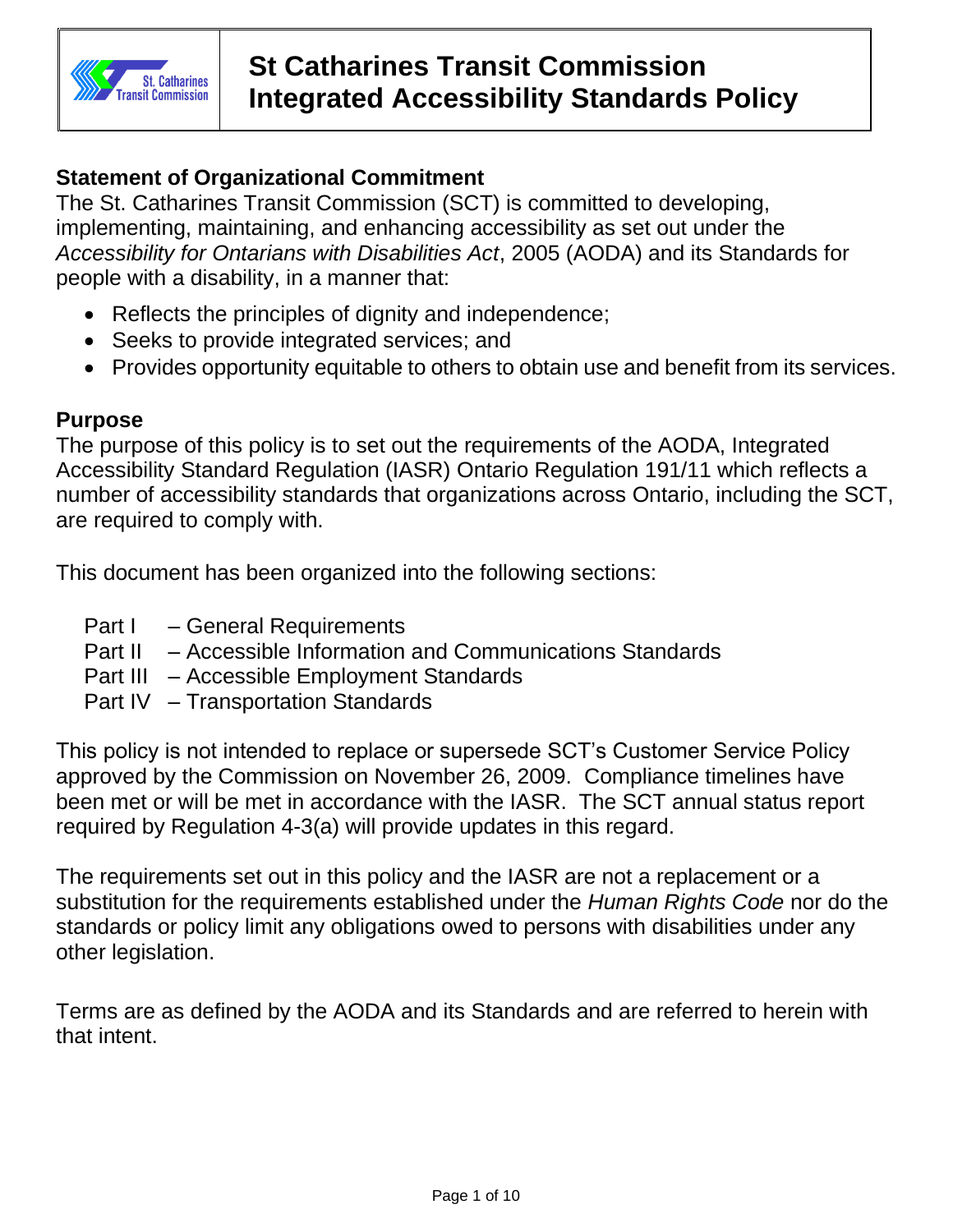

## **Scope and Responsibility**

This policy applies to all SCT employees, volunteers as well as other third parties acting on behalf of the SCT for the provision of public transit service.

## *Part I: General Requirements*

#### **Accessibility Plans**

The SCT will establish, implement, maintain and document a multi-year accessibility plan starting in 2013 that outlines its strategy to prevent and remove barriers and meet its requirements under the IASR.

The multi-year accessibility plan will be:

- posted on the SCT's website and be provided in an accessible format, upon request**,** as soon as is practicable.
- reviewed and updated at least once every five years.
- established, reviewed and updated in consultation with persons with disabilities.

The SCT will:

- prepare an annual status report on the progress of measures taken to implement the multi-year accessibility plan.
- post the status report on its website and provide the report in an accessible format, upon request, as soon as is practicable.

## **Procurement**

When procuring or acquiring goods, services, self-service kiosks or facilities, the SCT shall incorporate accessibility criteria and features, unless it is not feasible. If not feasible, the SCT shall provide an explanation, upon request.

## **Training**

As required by the IASR, the SCT shall ensure that the following persons are provided training on (1) the requirements of the accessibility standards referred to in the IASR and (2) on the *Human Rights Code*, as it pertains to persons with disabilities:

- all employees and volunteers
- all persons who participate in developing the organization's policies

All other persons or third parties who provide services on behalf of the organization shall continue to be trained or meet their obligations as part of the SCT's procurement process. All persons referred to above shall be trained as soon as practicable.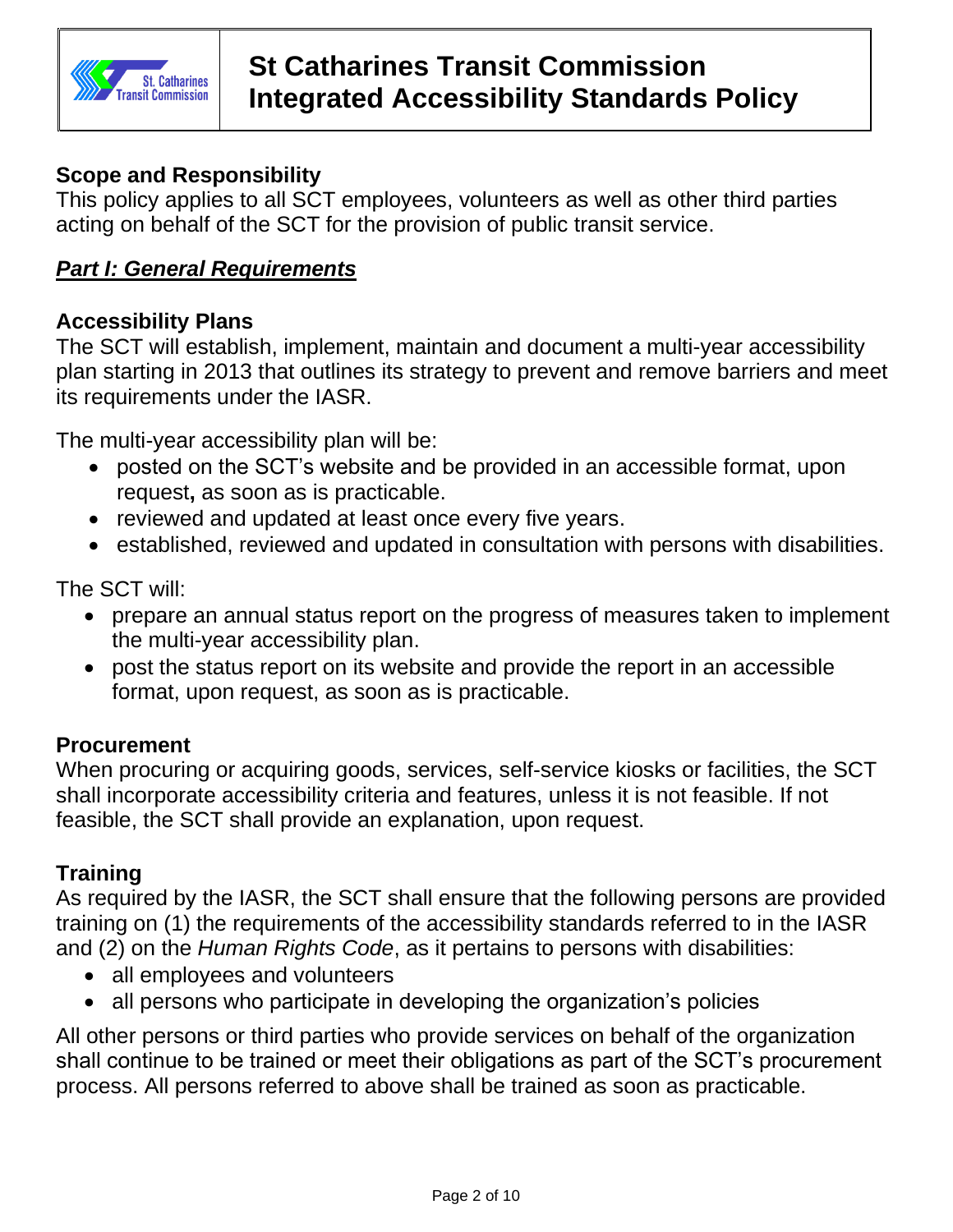

# **Training (continued)**

The training on the requirements of the IASR and the *Human Rights Code* shall be appropriate to the duties of the employees, volunteers and other persons.

Record of the training provided to employees, including dates, shall be kept by the Training Supervisor.

Training in respect of any changes to accessibility policies will be provided on an ongoing basis.

## *Part II: Information and Communication Requirements*

#### **Feedback**

Further to the SCT's Accessible Customer Service Policy whereby it notifies the public of various formats and methods of communications, SCT will also, upon request, provide accessible formats and communication supports when receiving and responding to feedback.

## **Accessible Formats**

The SCT will:

- notify the public about the availability of accessible formats and communication supports.
- upon request, provide or arrange for the provision of accessible formats and communication supports for persons with disabilities:
	- − in a timely manner that takes into account the person's accessibility needs.
	- − by consulting with the person making the request to determine the suitability of an accessible format or communication support.
	- − at a cost that is no more than the regular cost charged to other persons.

**Exceptions,** this IASR does not apply to the following:

- product and product labels
- unconvertible information or communications
- information that the SCT does not control directly or indirectly through a contractual relationship

If the SCT determines that information or communications are unconvertible, the SCT shall provide the person requesting the information or communication with an explanation as to why the information or communications are unconvertible and a summary of the unconvertible information or communications. Information or communications are unconvertible if it is not technically feasible to convert the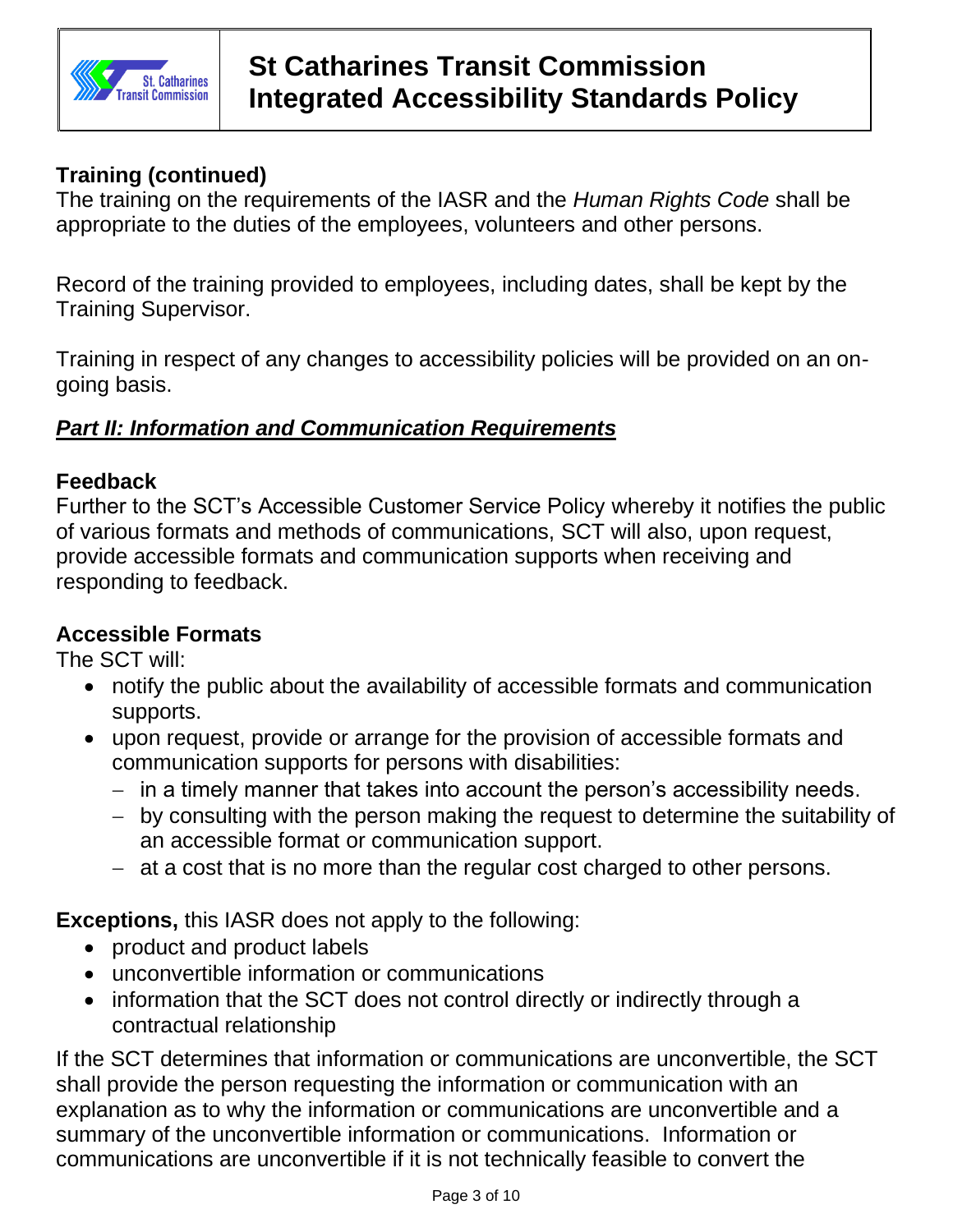

# **St Catharines Transit Commission Integrated Accessibility Standards Policy**

information or communications or the technology to convert the information or communications is not readily available.

## **Emergency Information**

The SCT shall provide any publicly available emergency procedures, plans or public safety information in an accessible format or with appropriate communication supports, upon request, as soon as practicable.

#### **Website Accessibility**

The SCT shall make their internet website and web content conform with the World Wide Web Consortium Web Content Accessibility Guidelines (WCAG) 2.0 initially at Level A and increasing to Level AA. By January 1, 2014, any new web content shall conform to WCAG 2.0 Level A. By January 1, 2021 all internet website and web content shall conform to WCAG 2.0 Level AA (exceptions; Captions (live), Audio Descriptions (pre-recorded).

## *Part III: Employment*

## **Scope and Interpretation**

The Accessible Employment Standard applies to paid employees and does not apply to volunteers and other unpaid individuals.

## **Recruitment and Notification**

The SCT shall notify:

- Employees and the public about the availability of accommodation for applicants with disabilities during the assessment or selection process.
- Job applicants selected to participate in an assessment or selection process relating to the materials or processes to be used that:
	- o Accommodations are available upon request.
	- o Accommodations will take into consideration the applicant's disability.
	- o Accommodations will be based on consultation between the employer and applicant.
- Successful applicants about SCT policies and any other additional supports pertaining to the accommodation of employees with disabilities.

## **Accessible Formats and Supports**

The SCT will provide or arrange for the provision of accessible formats and communication job supports, upon request.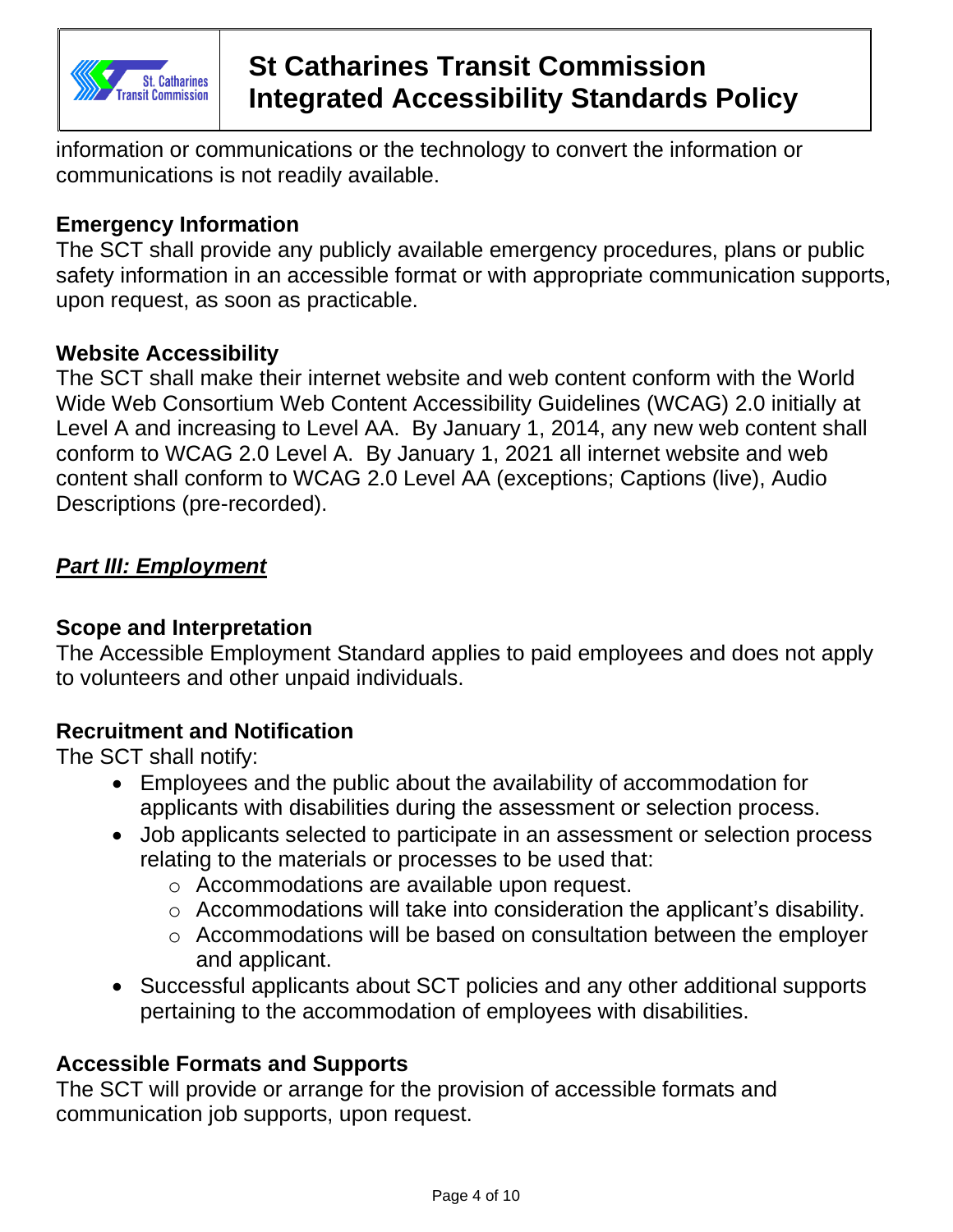

#### **Workplace Emergency Information**

The SCT will provide individualized workplace emergency response information to employees who have a disability, upon request.

#### **Accommodation Plans**

The SCT will develop and have in place a written process for the development of documented individual accommodation plans for employees with disabilities.

#### **Return to Work**

The SCT will develop and have in place a return-to-work process for employees who have been absent due to a disability and require disability-related accommodations in order to return to work.

#### **Performance Management, Career development, Redeployment**

The SCT's performance management will take into account the accessibility needs of employees with disabilities, as well as individual accommodation plans.

The SCT's career development/advancement or redeployment will take into account the accessibility needs of its employees with disabilities, as well as individual accommodation plans.

## *Part IV: Transportation Requirements*

## **Availability of Information on Accessibility Equipment**

The SCT will provide information on the accessibility features of its conventional and specialized transit services to the public, and will make this information available in an accessible format upon request.

## **Non-Functional Accessibility Equipment**

In the event of non-functioning accessibility equipment on any of its vehicles, the SCT will provide an equivalent service to customers who rely on the accessibility equipment and service. The SCT will repair the accessibility equipment in a timely manner.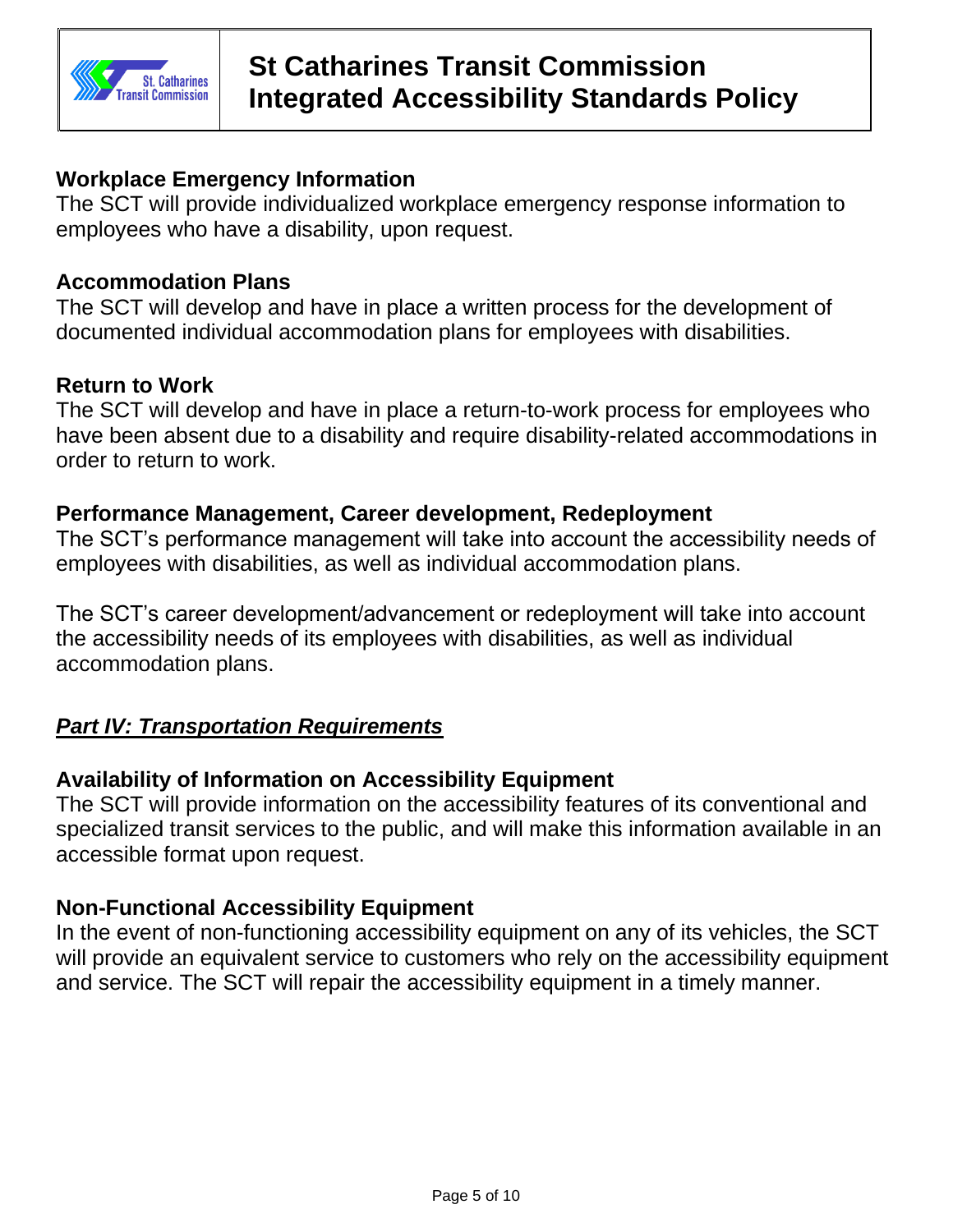

# **Accessibility Training**

The SCT will provide accessibility training to all conventional and specialized transit employees and volunteers. Training material shall include:

- The safe use of accessibility equipment and features.
- Acceptable modifications to procedures in situations where temporary barriers exist or accessibility equipment on a vehicle fails.
- Public transit emergency response procedures that provide for the safety of persons with disabilities.

Training records are maintained including training dates for each employee.

## **Public Transit Emergency Preparedness and Response Policies**

In the event we need to evacuate a bus, the Bus Operator will ensure all passengers are off the vehicle and in a safe location away from traffic. Bus Operators must identify passengers with injuries and disabilities and provide assistance where possible. Communication with the Supervisor is required should emergency services personnel be required to assist.

#### **Fares - Support Persons**

The SCT will not require a support person to pay a fare when that support person is needed to provide assistance to a person with a disability while travelling on its conventional or specialized transit. It is the responsibility of the person with the disability to identify their need for a support person.

#### **Accessibility Plan - Conventional and Specialized Services**

The SCT shall develop an accessibility plan which addresses both Conventional and Specialized services. The Plan shall identify the process for managing, evaluating and taking action on customer feedback and shall be reviewed once per year at a public meeting, by persons with disabilities. The Plan will also identify the procedure for estimating demand for specialized services and ways to reduce waiting times for specialized services.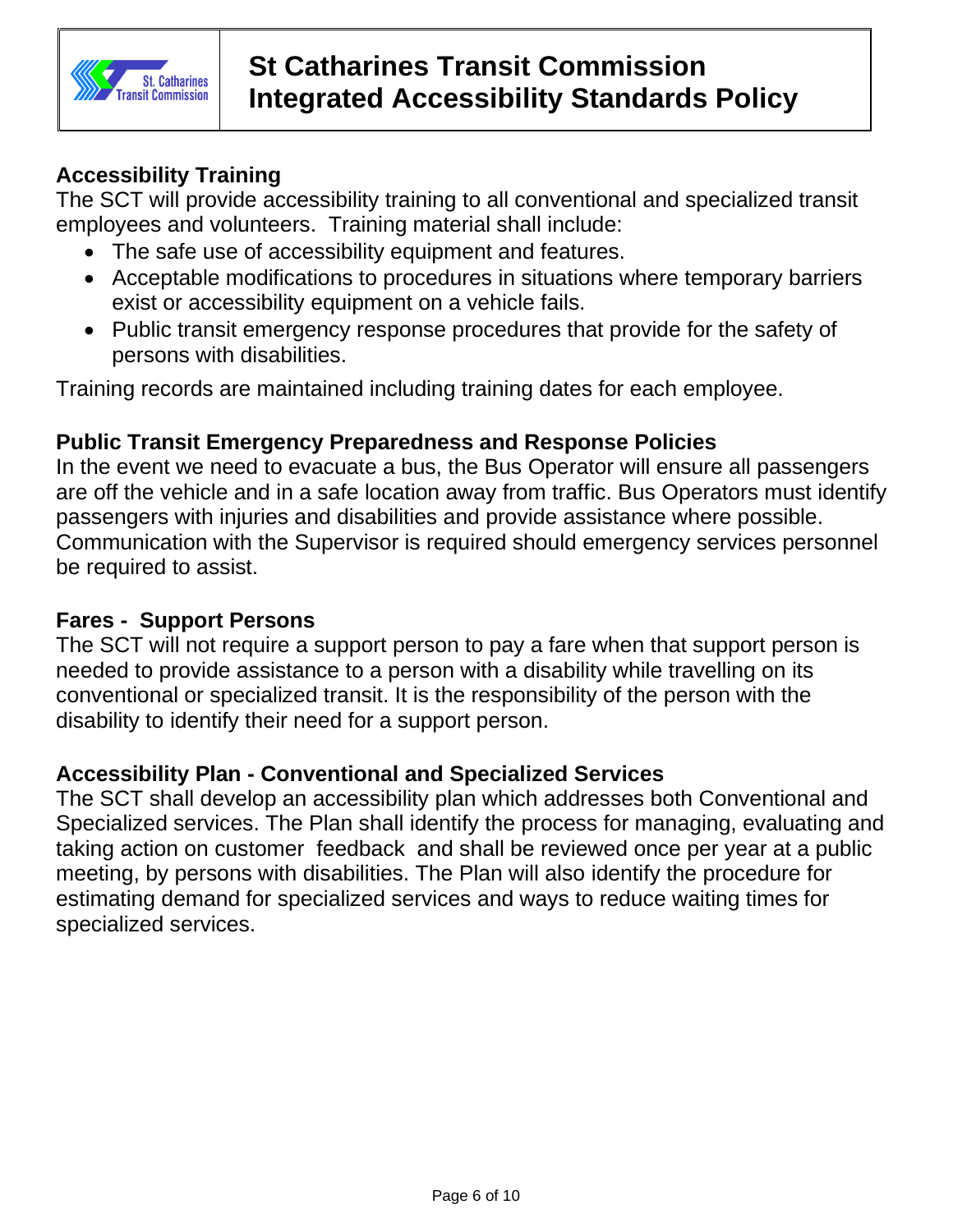

# **Conventional Transit Services, General Requirements**

When providing conventional transit services the SCT shall ensure the following services are being offered, upon request, and that information related to those services is available in an accessible format upon request.

- Deploy lifting devices, ramps or portable bridge plates upon the request of the person with a disability.
- Ensure that adequate time is provided to persons with disabilities to safely board, be secured and de-board transportation vehicles and that assistance be provided, upon request, for these activities.
- Assist with safe and careful storage of mobility aids or mobility assistive devices used by person with disabilities.
- Allow a person with a disability to travel with a medical aid without additional charge.

#### **Fares**

The SCT will not require persons with disabilities, using conventional transit services, to pay a higher fare than persons without disabilities.

## **Transit Stops**

The SCT will ensure that persons with disabilities can board and de-board its conventional transit vehicles in a safe location, other than the designated transit stop, if the designated stop is deemed to be inaccessible, and the safe location is on the same route. When identifying a safe location, the SCT shall take into consideration the preferences provided by persons with disabilities. The SCT will develop a process from promptly reporting, to a designated authority, when a transit stop is temporarily inaccessible or when a temporary barrier exists.

## **Storage of Mobility Aids**

The SCT will ensure that all mobility aids and mobility assistive devices are safely stored in the passenger compartment of its conventional transit vehicles when feasible, and be placed within easy reach of the person with a disability who uses the mobility aid or mobility assistive device when feasible. The SCT will not charge a fee for the storage of mobility aids or mobility assistive devices.

## **Priority Seating**

The SCT will ensure that clearly marked priority seating for persons with disabilities is available on all of its conventional transit vehicles. This seating will be located in close proximity to the front entrance, and be identifiable through accessible signage.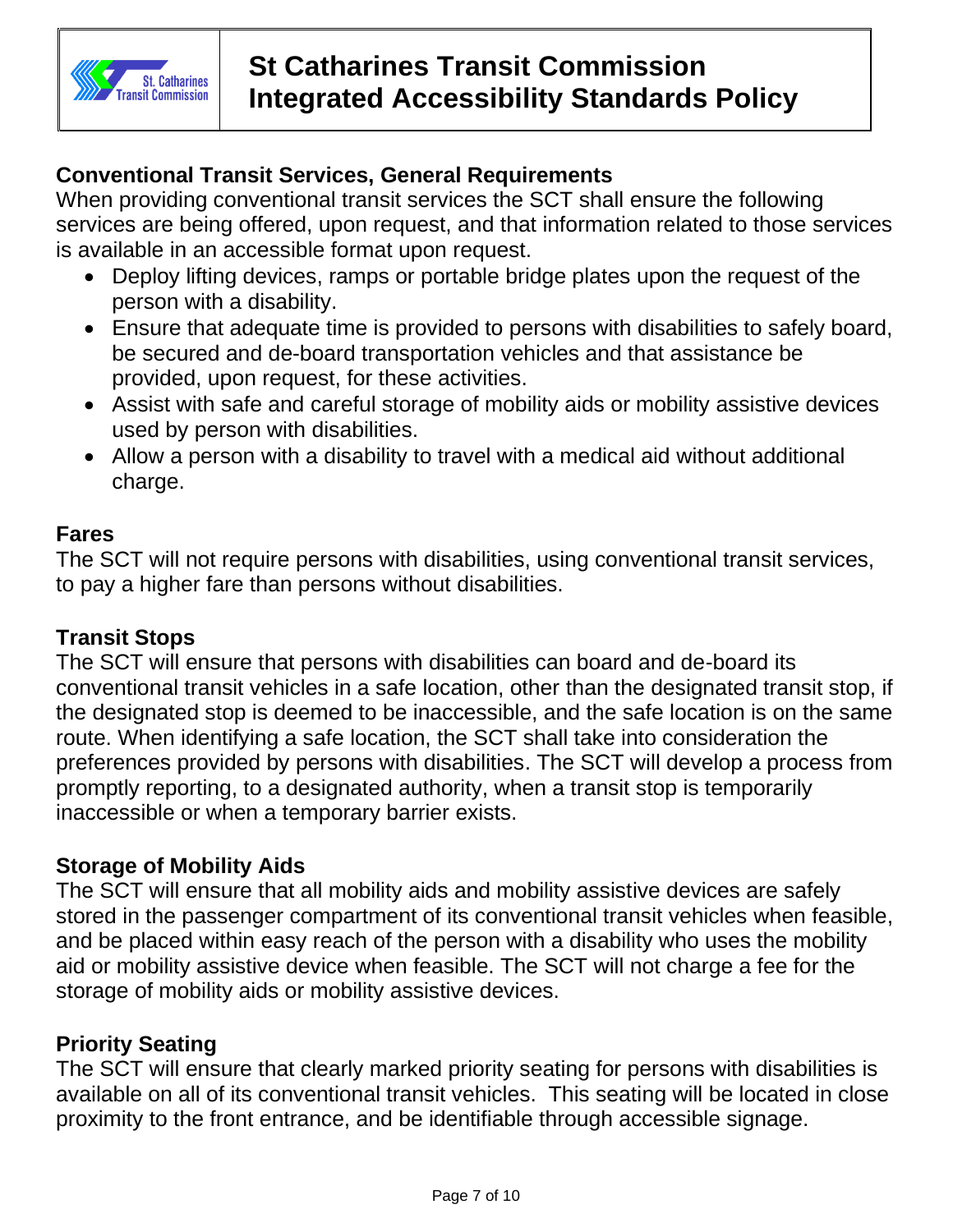

# **St Catharines Transit Commission Integrated Accessibility Standards Policy**

# **Service Disruptions**

The Commission is aware that the operation of its services and availability of its accessible elements is important to the public. However, temporary disruptions in the Commission's services and facilities may occur due to reasons beyond the Commission's control or knowledge. For the purpose of this policy statement, a "temporary disruption of service" is defined as a known or planned event that results in a deviation in regular service or availability of an accessible element for an extended period of time, generally beyond one day. In the event of a temporary disruption of service, when the commencement of the disruption is known, the SCT will inform the public of the disruption including the anticipated duration and a description of alternatives that may be available. Methods of communication will be one or more of the following options, as appropriate:

- The news media
- SCTC website
- City of St. Catharines website
- Customer service staff
- Posting of notice on buses and/or at bus stops and facilities affected

The Commission is not limited to the aforementioned methods of communication and will use alternative methods as appropriate.

If the service disruption results in any part of our conventional service not being accessible, then arrangements can be made with our Paratransit service.

## **Pre-boarding Announcements**

The SCT shall, upon request, provide verbal pre-boarding announcements of routes, directions, destination, and next major intersection.

## **On-board Announcements**

The SCT will provide electronic audible verbal announcements, on all of its conventional transit vehicles, of all destination points or available route stops, while the vehicle is on route or being operated.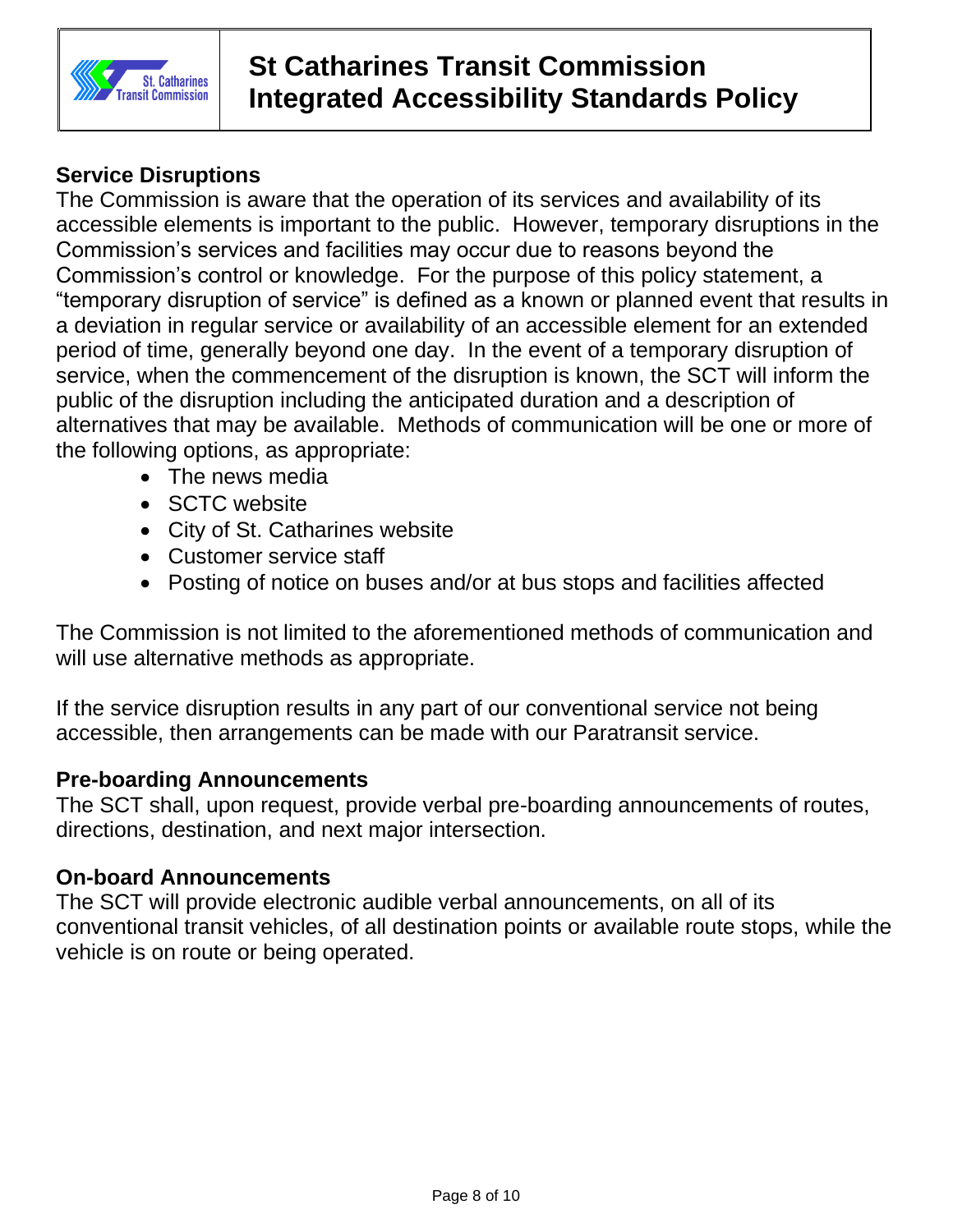

# **Conventional Transit Technical Requirements**

In accordance with sections 53 through 61 (and subject to section 40) of the IARS, the SCT will adhere to the technical requirements for transportation vehicles, specifically:

- - Grab bars
	- Floor and carpeted surfaces
	- Allocated mobility and spaces
	- Stop-requests and emergency response controls
	- Lighting features
	- Signage
	- Lifting devices
	- Steps
	- Indicators and alarms

# **Specialized Transit Requirements, Categories of Eligibility**

The SCT will maintain three categories of eligibility to qualify for specialized transportation services; unconditional, temporary and conditional eligibility, as defined in Regulation 63.

## **Eligibility Application Process**

The SCT will develop an application process for determining eligibility for its specialized transit services. This process shall include criteria for applying on emergency or compassionate grounds, be reviewed on an annual basis, and shall not charge a fee for persons with disabilities applying to use this service.

## **Fare Parity**

The SCT will ensure that the same fare structure is being used for both conventional and specialized transit services. Furthermore, the SCT will ensure that the same payment options are available for both conventional and specialized transit services. Alternative fare payment options will be available to people with disabilities, who because of their disabilities, cannot use commonly used fare payment options.

## **Visitors**

The SCT will incorporate criteria related to visitors into its eligibility process for specialized transit services, and provide the service to visitors if the visitor provides proof that they are eligible for specialized transit services within the jurisdiction for which they reside, or meet the eligibility criteria established by the SCT.

## **Origin to Destination Services**

The SCT will provide origin to destination services within its service area that takes into consideration and accommodates the needs of persons with disabilities. This service shall apply to both specialized and accessible conventional transit services.